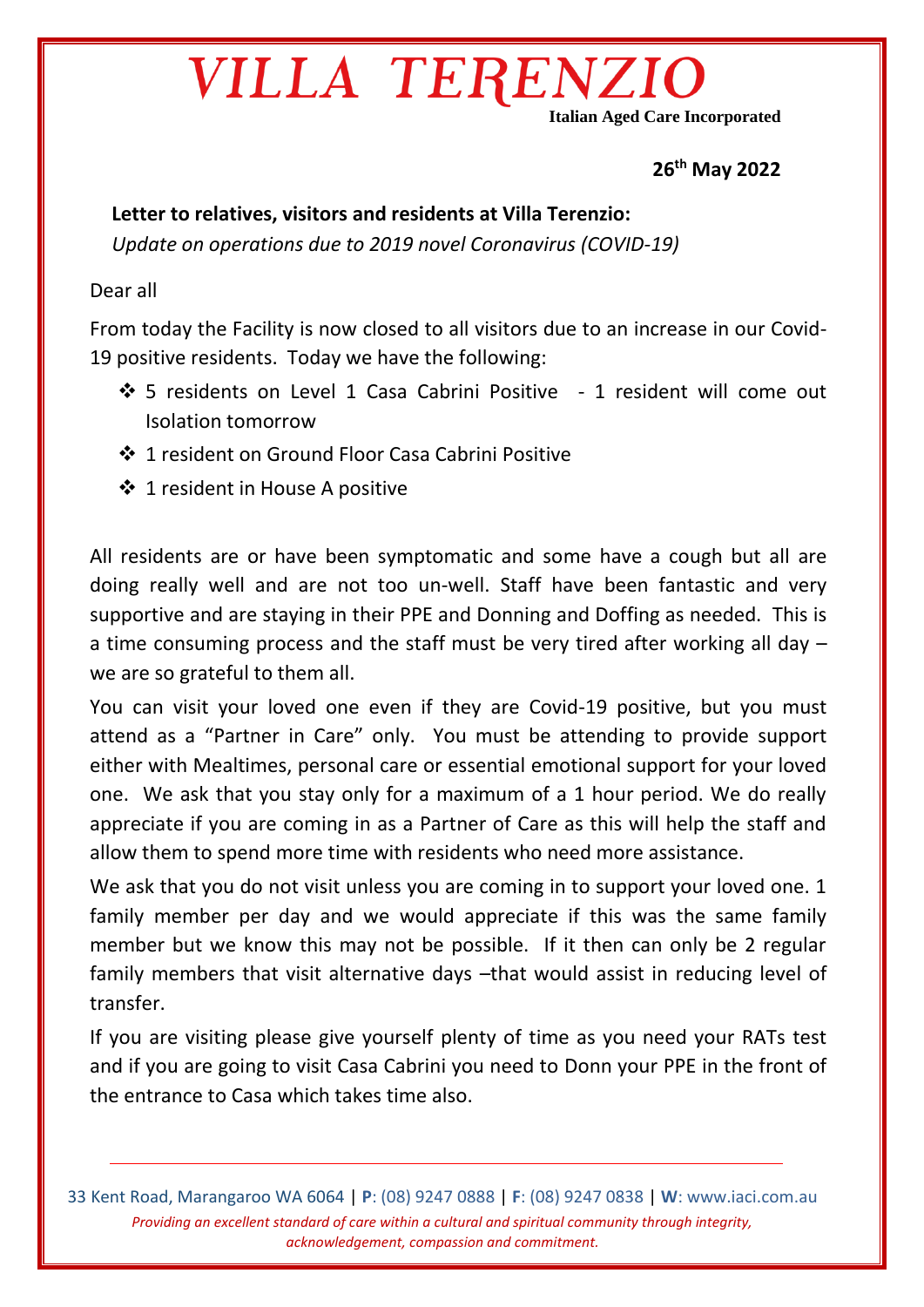## VILLA TERENZIO **Italian Aged Care Incorporated**

When visiting Casa Cabrini you need to ensure when you are leaving that you Donn your PPE appropriately. If you need some advice or assistance the RN will help you. Please remember now to sign out outside that area and leave through the rear entrance and not to return via front reception.

This is the time that we really need your support. We have been preparing for this eventuality for a very long time. This virus is highly transmittable by breathing in air from when close to an infected person who potentially is exhaling small droplets and particles of the virus. It is very easy to get infected and hence we wear protective equipment and keep our social distance. **Hardev, Tina and I would like to ask that you do not visit now unless you are coming in as a true "partner in Care"**. If you are only coming in to provide emotional support then please only come every alternative day at this time for a maximum of 1 hour.

We are officially in Lockdown and Closed until Thursday the 2<sup>nd</sup> of June 2022. On this day we will meet and review as a Leadership team. Prior to this time we hope to come out of this "outbreak" and return to a more normal lifestyle at Villa Terenzio. No residents are to go out on Social leave and will only be able to go out for medical appointments.

If there is any changes we will be phoning you - please trust that we are looking after your loved ones and that we do need your help with Support if you can attend to assist. We will have the next Zoom Meeting on Monday 30<sup>th</sup> May at 1700hrs. I will also up-date you before this time if we have any further news for your all.

Once again thank you from the bottom of our hearts for your support and for your kind words about our staff.

Yours faithfully,

**Joy Halleron Chief Executive Officer**